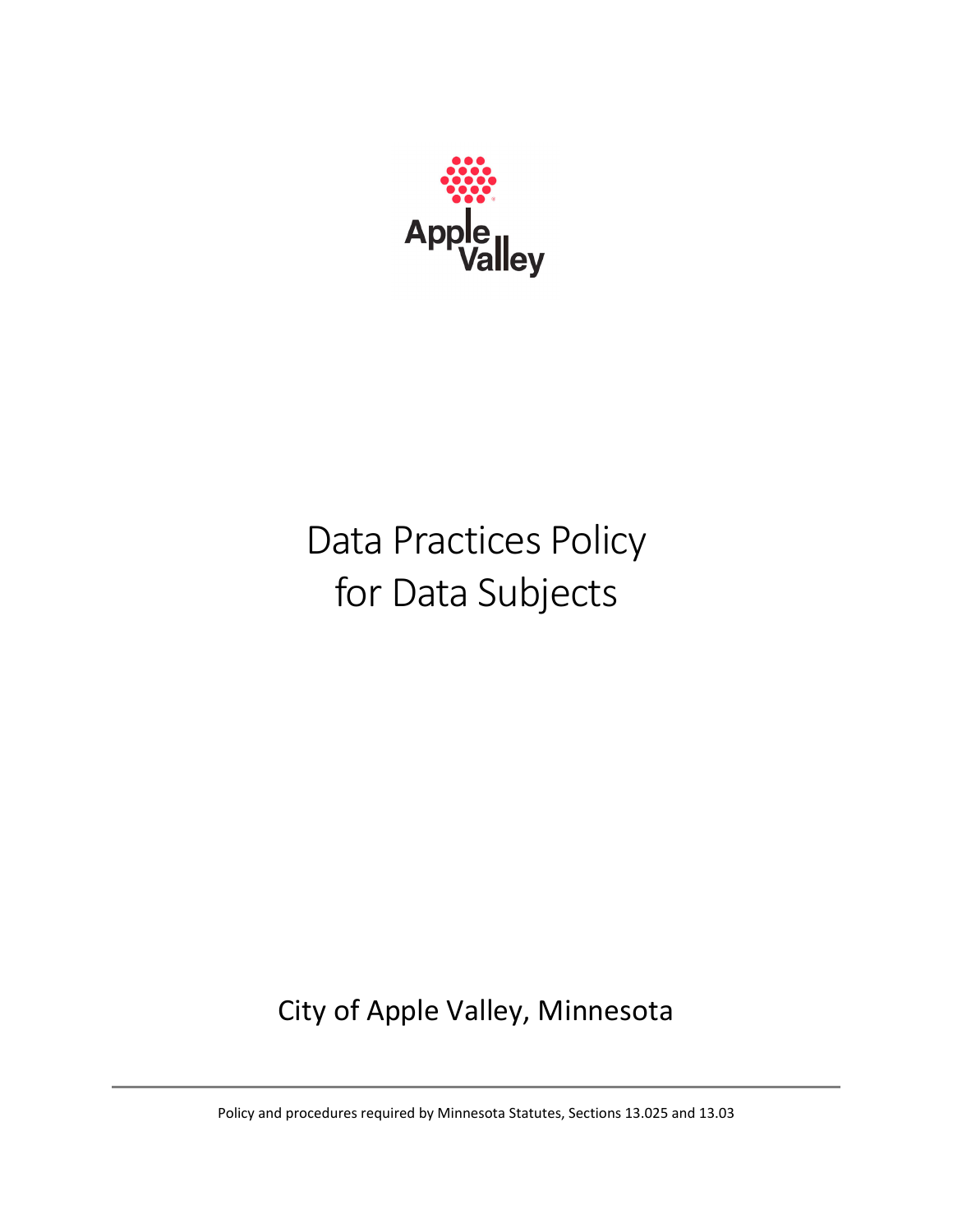# Data about you

The Government Data Practices Act (Minnesota Statutes, Chapter 13) says that data subjects have certain rights related to a government entity collecting, creating, and keeping government data about them. You are the subject of data when you can be identified from the data. Government data is a term that means all recorded information a government entity has, including paper, email, flash drives, CDs, DVDs, photographs, etc.

# Classification of data about you

The Government Data Practices Act presumes that all government data are public unless a state or federal law says that the data are not public. Data about you are classified by state law as public, private, or confidential. See below for some examples.

## Public data

We must give public data to anyone who asks. It does not matter who is asking for the data or why the person wants the data. The following is an example of public data about you:

*Your name on an application for a license from the City.*

## Private data

We cannot give private data to the general public, but you can have access to private data when the data are about you. We can share your private data with you, with someone who has your permission, with City of Apple Valley staff who have a work assignment to see the data, and to others as permitted by law or court order. The following is an example of private data about you:

*Your Social Security Number.*

## Confidential data

Confidential data have the most protection. Neither the public nor you can get access even when the confidential data are about you. We can share confidential data about you with City of Apple Valley staff who have a work assignment to see the data, and to others as permitted by law or court order. We cannot give you access to confidential data. The following is an example of private data about you:

*The identity of a subject of an active criminal investigation.*

# Your rights under the Government Data Practices Act

The City of Apple Valley must keep all government data in a way that makes it easy for you to access data about you. Also, we can collect and keep only those data about you that we need for administering and managing programs that are permitted by law. As a data subject, you have the following rights.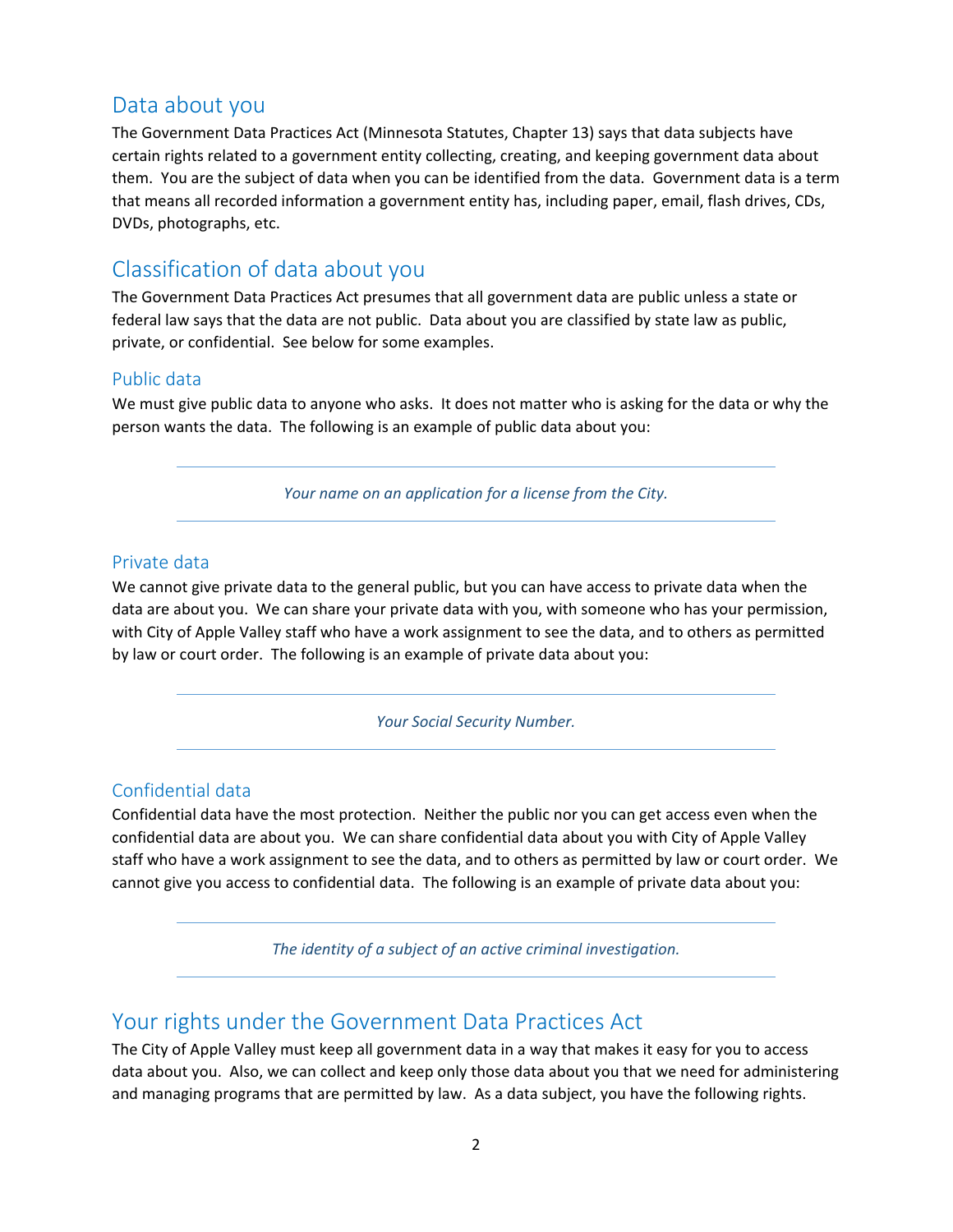## Access to your data

You have the right to look at (inspect), free of charge, public and private data that we keep about you. You also have the right to get copies of public and private data about you. The Government Data Practices Act allows us to charge for copies. You have the right to look at data, free of charge, before deciding to request copies.

Also, if you ask, we will tell you whether we keep data about you and whether the data are public, private, or confidential.

As a parent, you have the right to look at and get copies of public and private data about your minor children (under the age of 18). As a legally appointed guardian, you have the right to look at and get copies of public and private data about an individual for whom you are appointed guardian.

Minors have the right to ask the City of Apple Valley not to give data about them to their parent or guardian. If you are a minor, we will tell you that you have this right. We may ask you to put your request in writing and to include the reasons that we should deny your parents access to the data. We will make the final decision about your request based on your best interests. Minors do not have this right if the data in question are educational data maintained by an educational agency or institution.

## When we collect data from you

When we ask you to provide data about yourself that are not public, we must give you a notice. The notice is sometimes called a Tennessen warning. The notice controls what we do with the data that we collect from you. Usually, we can use and release the data only in the ways described in the notice.

We will ask for your written permission if we need to use or release private data about you in a different way, or if you ask us to release the data to another person. This permission is called informed consent. If you want us to release data to another person, you must use the consent form we provide or similar form.

## Protecting your data

The Government Data Practices Act requires us to protect your data. We have established appropriate safeguards to ensure that your data are safe.

In the unfortunate event that we determine a security breach has occurred and an unauthorized person has gained access to your data, we will notify you as required by law.

## When your data are inaccurate and/or incomplete

You have the right to challenge the accuracy and/or completeness of public and private data about you. You also have the right to appeal our decision. If you are a minor, your parent or guardian has the right to challenge data about you.

# How to make a request for your data

You can look at data, or request copies of data that the City of Apple Valley keeps about you, your minor children, or an individual for whom you have been appointed legal guardian by making a written request. Make your written request for data to the appropriate individual listed in the Data Practices Contacts on page 5. You may make your written request by mail, fax, or email using the data request form on page 7.

If you choose not use to use the data request form, your written request should include: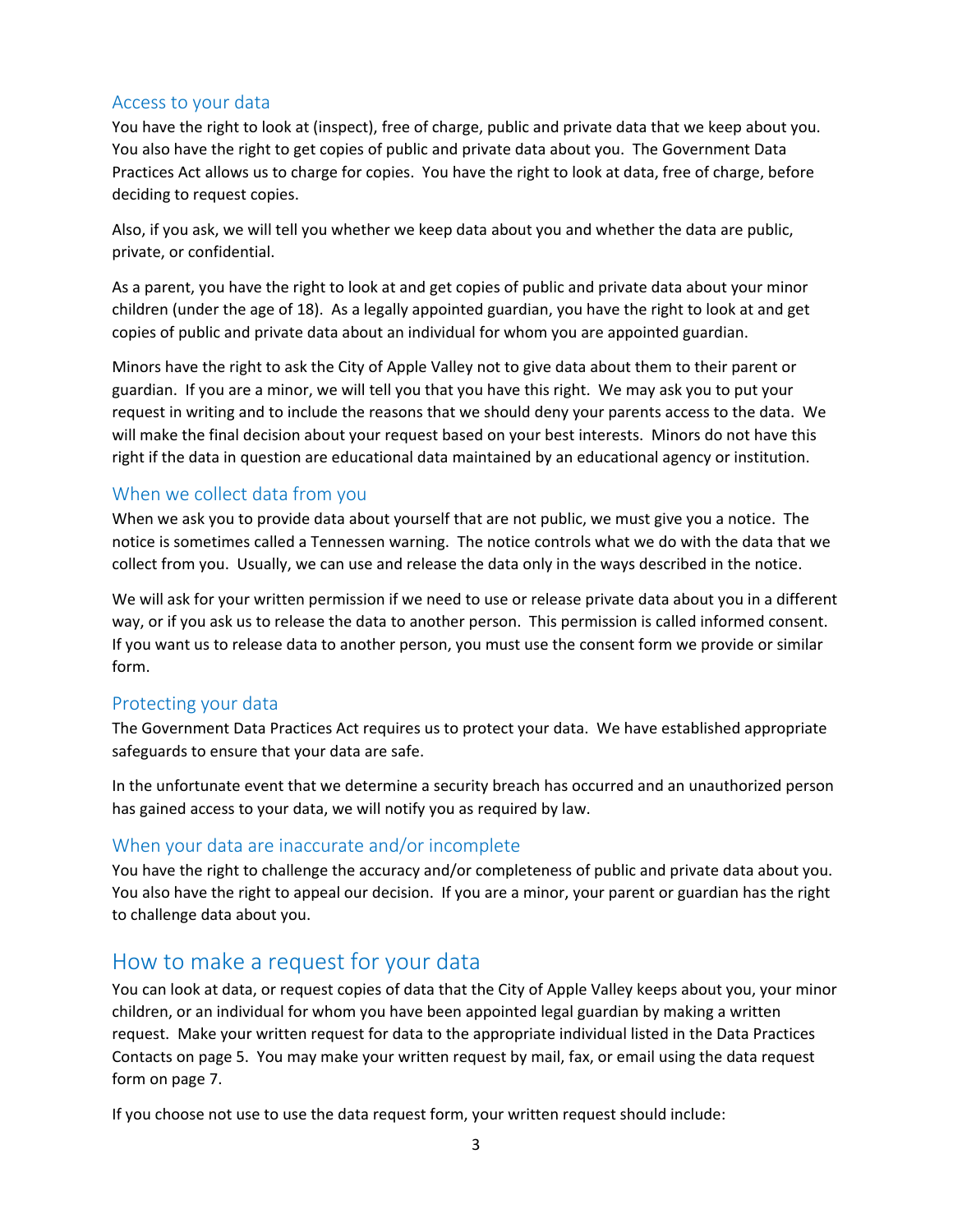- You are making a request, under the Government Data Practices Act (Minnesota Statutes, Chapter 13), as a data subject, for data about you.
- Whether you would like to inspect the data, have copies of the data, or both.
- A clear description of the data you would like to inspect or have copied.
- Identifying information that proves you are the data subject, or data subject's parent/guardian.

The City of Apple Valley requires proof of your identity before we can respond to your request for data. If you are requesting data about your minor child, you must show proof that you are the minor's parent. If you are a guardian, you must show legal documentation of your guardianship. Please see the Standards for Verifying Identity located on page 8.

# How we respond to a data request

Once you make your written request, we will work to process it.

- If it is not clear what data you are requesting, we will ask you for clarification.
- If we do not have the data, we will notify you within 10 business days.
- If we have the data, but the data are confidential or private data that are not about you, we will notify you within 10 business days and state which specific law says you cannot access the data.
- If we have the data, and the data are public or private data about you, we will respond to your request within 10 business days, by doing one of the following:
	- o Arrange a date, time, and place to inspect data, for free, if your request is to look at the data, or
	- o Provide you with copies of the data within 10 business days. You may choose to pick up your copies, or we will mail or fax them to you. We will provide electronic copies (such as email or CD) upon request if we keep the data in electronic format.

Information about copy charges is on page 6. We will provide notice to you about our requirement to prepay for copies.

After we have provided you with access to data about you, we do not have to show you the data again for 6 months unless there is a dispute or we collect or create new data about you.

If you do not understand some of the data (technical terminology, abbreviations, or acronyms), please let us know. We will give you an explanation if you ask.

The Government Data Practices Act does not require us to create or collect new data in response to a data request if we do not already have the data, or to provide data in a specific form or arrangement if we do not keep the data in that form or arrangement (for example, if the data you request are on paper only, we are not required to create electronic documents to respond to your request). If we agree to create data in response to your request, we will work with you on the details of your request, including cost and response time.

In addition, we are not required under the Government Data Practices Act to respond to questions that are not specific requests for data.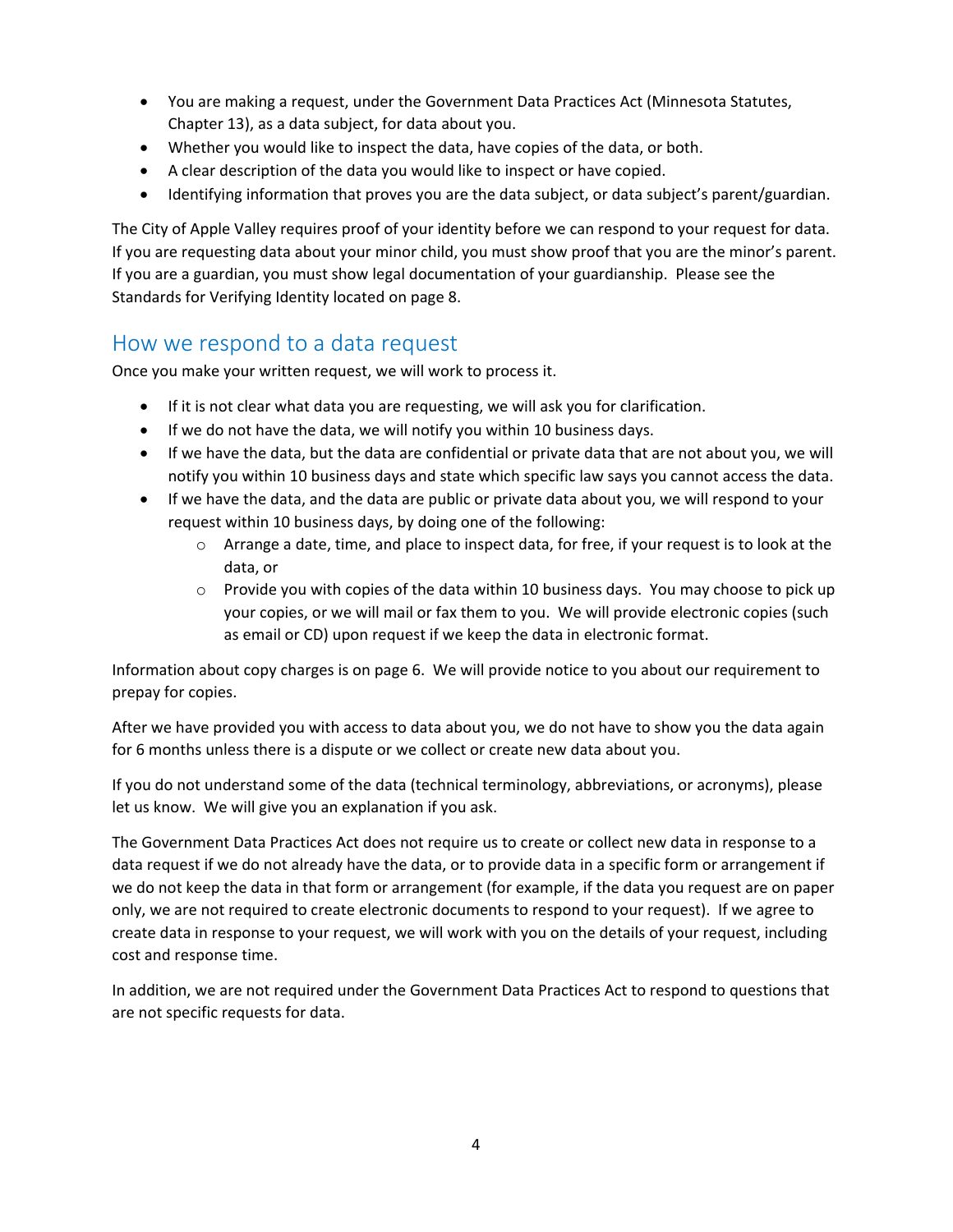# City of Apple Valley Data Practices Contacts

#### **Responsible Authority**

Pamela Gackstetter, City Clerk 7100 147th Street West Apple Valley, MN 55124 Phone: 952‐953‐2506 / Fax: 952‐953‐2515 pgackstetter@cityofapplevalley.org

#### **Data Practices Compliance Official**

Pamela Gackstetter, City Clerk 7100 147th Street West Apple Valley, MN 55124 Phone: 952‐953‐2506 / Fax: 952‐953‐2515 pgackstetter@cityofapplevalley.org

The following persons are officially designated by the Responsible Authority as "Designees" to be in charge of individual files or systems containing government data and to receive and comply with the requests for government data.

#### **Designee for Building Inspection Property File Data**

Sarah Bertram Phone: 952‐953‐2585 / Fax: 952‐953‐2515 sarah.bertram@applevalleymn.gov

#### **Designee for Fire Department Data**

Chuck Russell Phone: 952‐953‐2606 / Fax: 952‐953‐2515 chuck.russell@applevalleyfire.org

#### **Designee for Law Enforcement Data**

Steph Mellesmoen Phone: 952‐953‐2712 / Fax: 952‐953‐2733 steph.mellesmoen@applevalleymn.gov

#### **Designee for Government Data**

Charles Grawe Phone: 952‐953‐2508 / Fax: 952‐953‐2515 charles.grawe@applevalleymn.gov

#### **Designee for Community Development and Code Enforcement Data**

Breanna Vincent Phone: 952‐953‐2575 / Fax: 952‐953‐2515 breanna.vincent@applevalleymn.gov

## **Designee for Human Resources Data** Melissa Haas

Phone: 952‐953‐2548 / Fax: 952‐953‐2515 melissa.haas@applevalleymn.gov

#### **Designee for Public Works Data**

Wendy Davis Phone: 952‐953‐2402 / Fax: 952‐953‐2515 wendy.davis@applevalleymn.gov

The mailing address for all Designees is: 7100 14th Street W., Apple Valley, MN 55124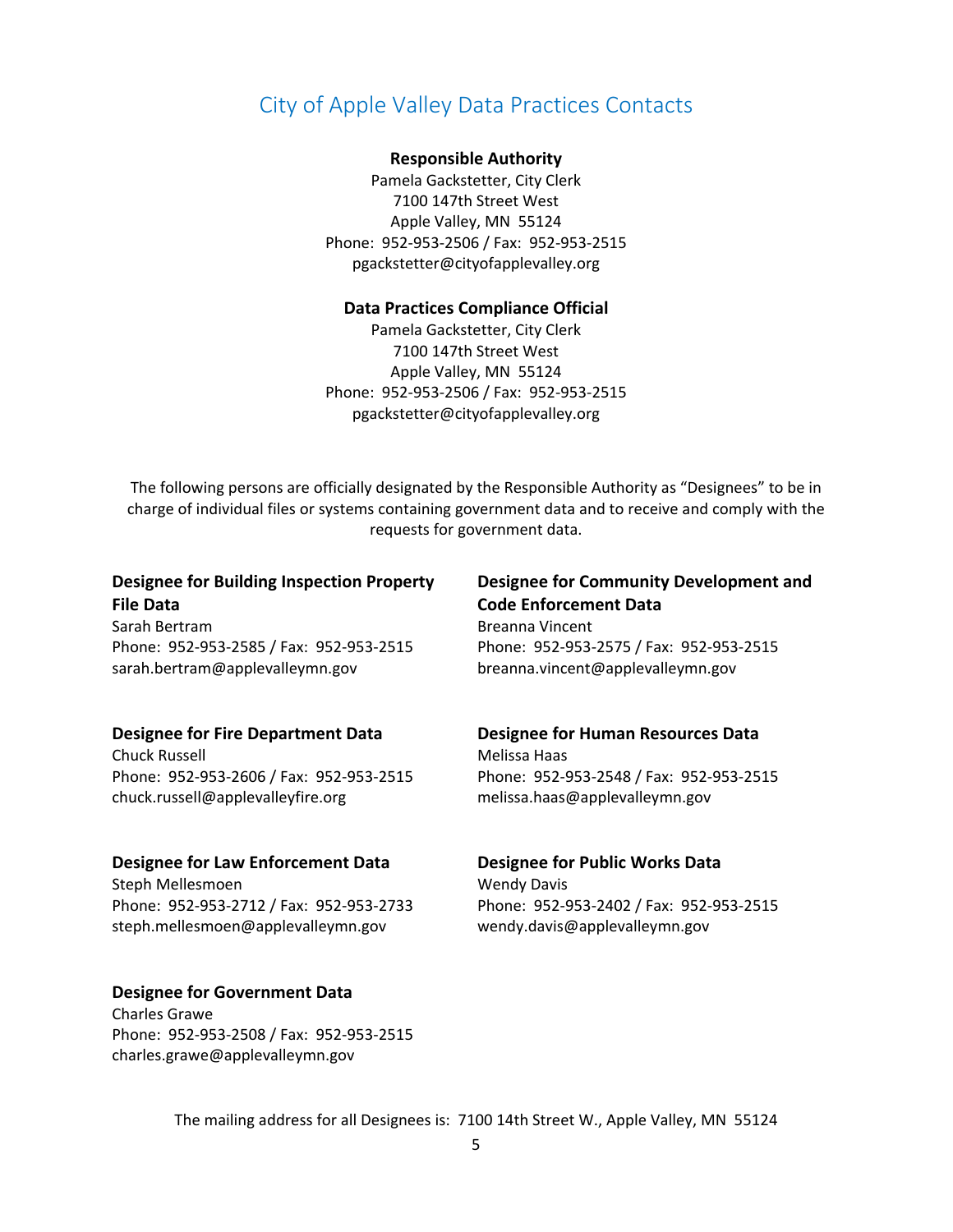# Copy Costs – Data Subjects

The City of Apple Valley charges data subjects for copies of government data. These charges are authorized under Minnesota Statutes, section 13.04, subdivision 3.

You must pay for the copies before we will give them to you. Charges for copies of \$5.00 and less are waived.

## Actual cost of making the copies

In determining the actual cost of making copies, we factor in employee time, the cost of the materials onto which we are copying the data (paper, flash drive, CD, DVD, etc.), and mailing costs (if any). The cost of employee time to search for data, retrieve data, and make copies will equal the actual cost of the employee's wages and benefits.

If your request is for copies of data that we cannot reproduce ourselves, such as photographs, we will charge you the actual cost we must pay an outside vendor for the copies.

Note: Inspection is free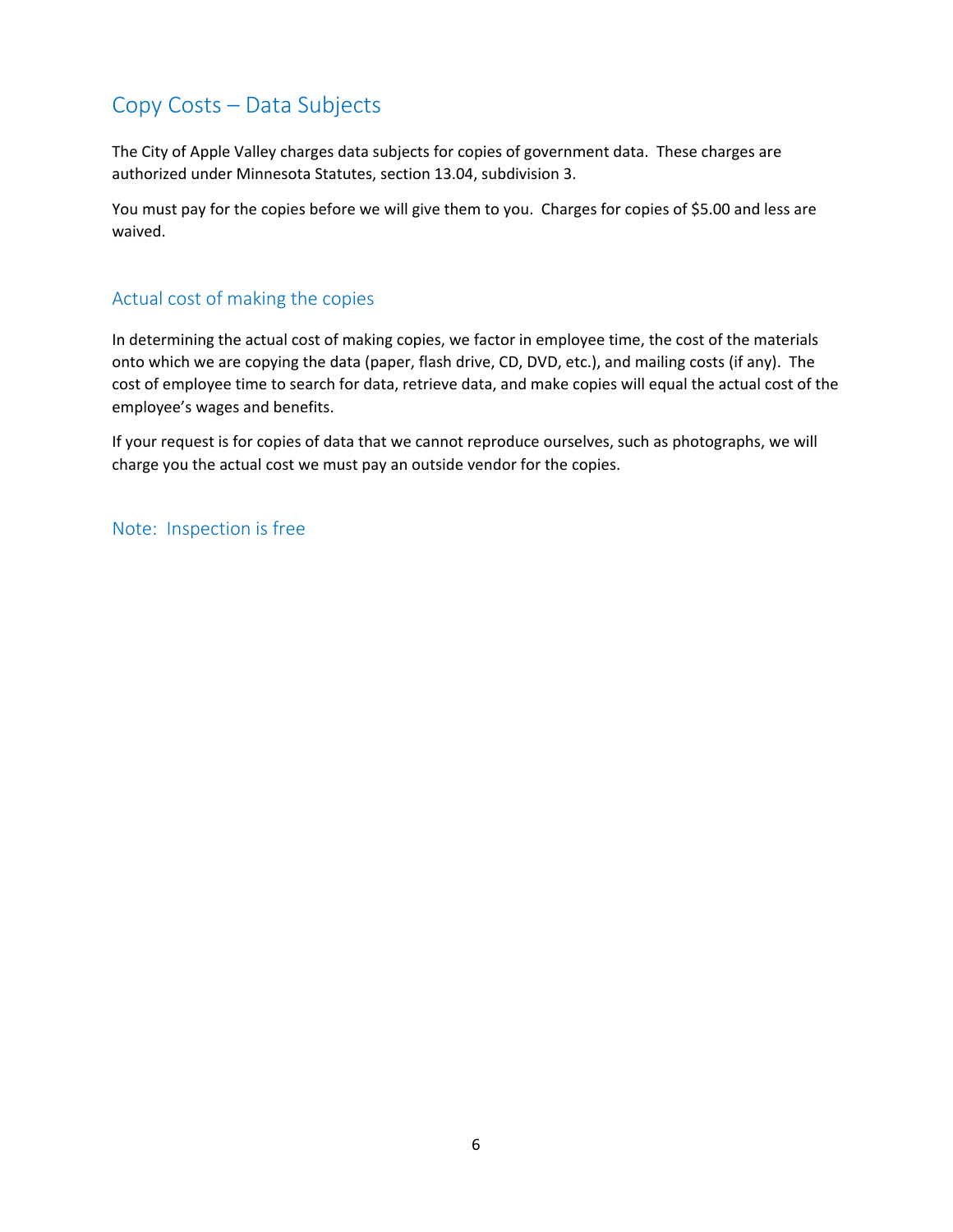

## **CITY OF APPLE VALLEY DATA REQUEST FORM – DATA SUBJECTS**

Minnesota Government Data Practices Act, Chapter 13

**Date of Request:** \_\_\_\_\_\_\_\_\_\_\_\_\_\_\_\_\_\_\_\_\_\_\_\_\_\_

**I am requesting access to data in the following way:** Inspection *(free)* Copies *(cost\*)* Both inspection and copies *(cost for copies\*)*

*\*Charges of \$5.00 and less are waived*

To request data as a data subject, you must show a valid state ID, such as a driver's license, military ID, or passport as proof of identity. *(See Standards for Verifying Identity on back of page.)*

<u> 1989 - Johann Barn, mars et al. (b. 1989)</u>

<u> 1980 - Johann Stoff, die erste besteht der Stoffens und die Stoffens und die Stoffens und die Stoffens und die</u>

#### **These are the data I am requesting:**

Note: Describe the data you are requesting **as specifically as possible**.

| <b>Contact Information</b>                                                                                                                                                                                                                                                                                                                                                     |                |      |       |     |
|--------------------------------------------------------------------------------------------------------------------------------------------------------------------------------------------------------------------------------------------------------------------------------------------------------------------------------------------------------------------------------|----------------|------|-------|-----|
| Data Subject Name:                                                                                                                                                                                                                                                                                                                                                             |                |      |       |     |
| First                                                                                                                                                                                                                                                                                                                                                                          |                | Last |       |     |
| Parent/Guardian Name (if applicable):                                                                                                                                                                                                                                                                                                                                          |                |      |       |     |
|                                                                                                                                                                                                                                                                                                                                                                                | First          | Last |       |     |
| Address:                                                                                                                                                                                                                                                                                                                                                                       |                |      |       |     |
| <b>Street</b>                                                                                                                                                                                                                                                                                                                                                                  |                | City | State | Zip |
| Phone Number:                                                                                                                                                                                                                                                                                                                                                                  | Email Address: |      |       |     |
| You do not have to provide your phone number or email address. However, if you want us to email you<br>copies of data, we will need your email address. In addition, if we do not understand your request and<br>need to get clarification from you, having your phone number or email address may expedite<br>communications, so we may begin processing your request sooner. |                |      |       |     |

City of Apple Valley will respond to your request within 10 business days.

| 01/16                  | <b>For Office Use Only</b> |                      | Code to: 1001-4211 |
|------------------------|----------------------------|----------------------|--------------------|
| Date request received: | Identification provided:   | Denied<br>Approved / |                    |
| Date paid:             | Amount \$:                 | Receipt no.:         |                    |
| Request handled by:    |                            | Date data provided:  |                    |